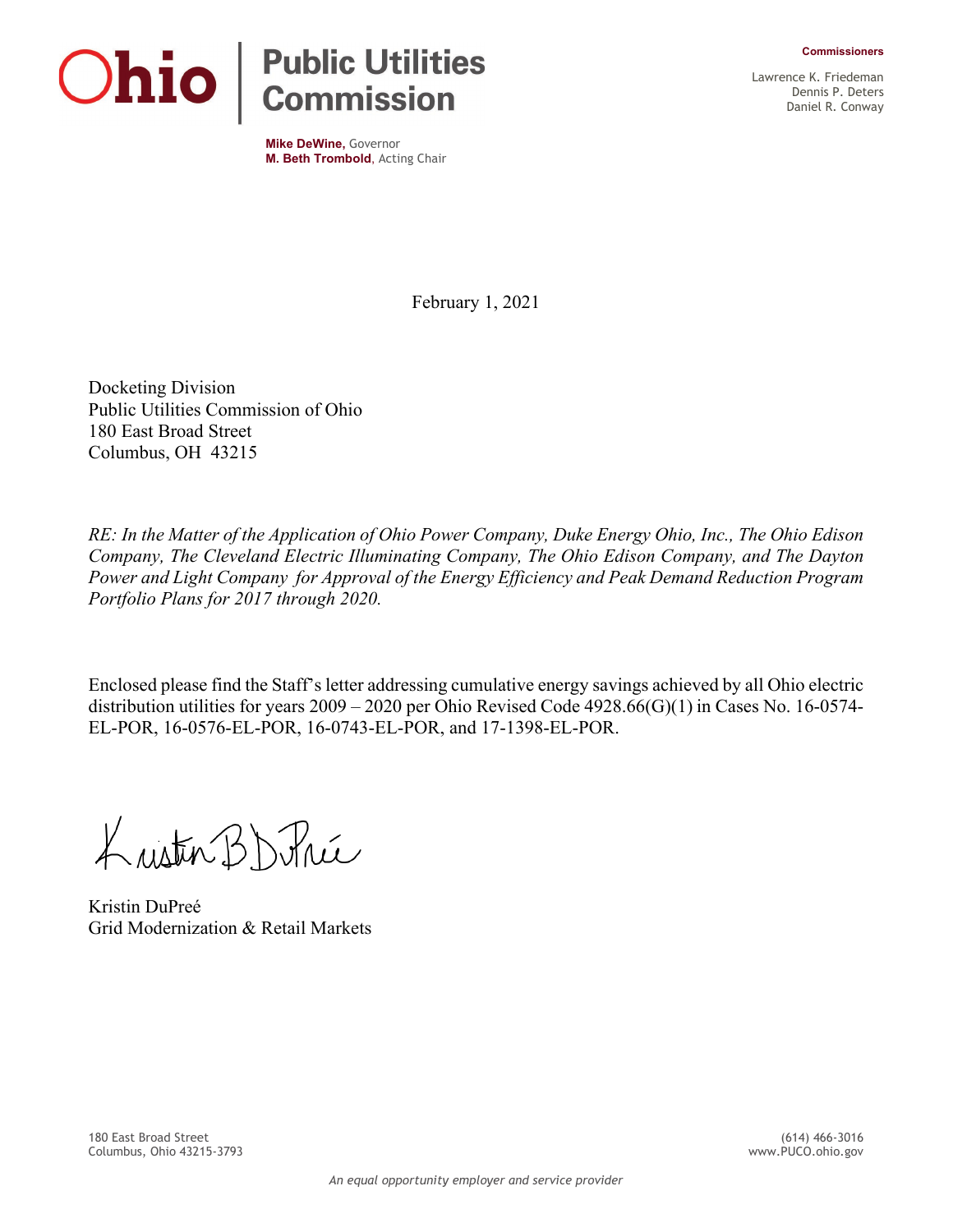## **BEFORE THE PUBLIC UTILITIES COMMISSION OF OHIO**

| In the Matter of the Application of Ohio<br>Power Company for Approval of the Energy<br>Efficiency and Peak Demand Reduction<br>Program Portfolio Plan.                                                                                                                    | Case No. $16-574$ -EL-POR |
|----------------------------------------------------------------------------------------------------------------------------------------------------------------------------------------------------------------------------------------------------------------------------|---------------------------|
| In the Matter of the Application of Duke<br>Energy Ohio, Inc. for Approval of its 2017-<br>2019 Energy Efficiency and Peak Demand<br>Reduction Program Portfolio Plan.                                                                                                     | Case No. $16-576$ -EL-POR |
| In the Matter of the Application of the Ohio<br>Edison Company, The Cleveland Electric<br>Illuminating Company, and The Toledo<br>Edison Company for Approval of Their<br>Energy Efficiency and Peak Demand<br>Reduction Program Portfolio Plans for 2017<br>through 2019. | Case No. $16-743$ -EL-POR |
| In the Matter of the Application of Dayton<br>Power and Light Company for Approval of<br>its Energy Efficiency and Peak Demand<br>Reduction Program Portfolio Plan for 2018-<br>2020.                                                                                      | Case No. 17-1398-EL-POR   |

## **STAFF LETTER**

On October 23, 2019, Ohio House Bill 6 (HB6) became effective and modified the individual annual energy efficiency targets of each electric distribution utility (EDU) to a statewide, cumulative energy savings requirement of 17.5%. Further, HB 6 directed the Commission to determine, by February 1, 2021, the cumulative energy savings achieved, since 2009, by all EDUs as of December 31, 2020, including all energy savings achieved and banked using a baseline of the average of the adjusted total kilowatt hours sold in calendar years 20[1](#page-1-0)8, 2019, and 2020.<sup>1</sup>

<span id="page-1-0"></span>To determine the energy efficiency savings collectively achieved to date, Staff asked each of the EDUs to provide data demonstrating energy savings achieved through the end of 2020. Using the updated data provided by each EDU, Staff determined that the cumulative energy savings goal of 17.5 % of the 2021 baseline has been met with approximately 19.8% cumulative energy savings by the Ohio utilities, collectively. Staff notes that although the energy savings reported by the EDUs are preliminary until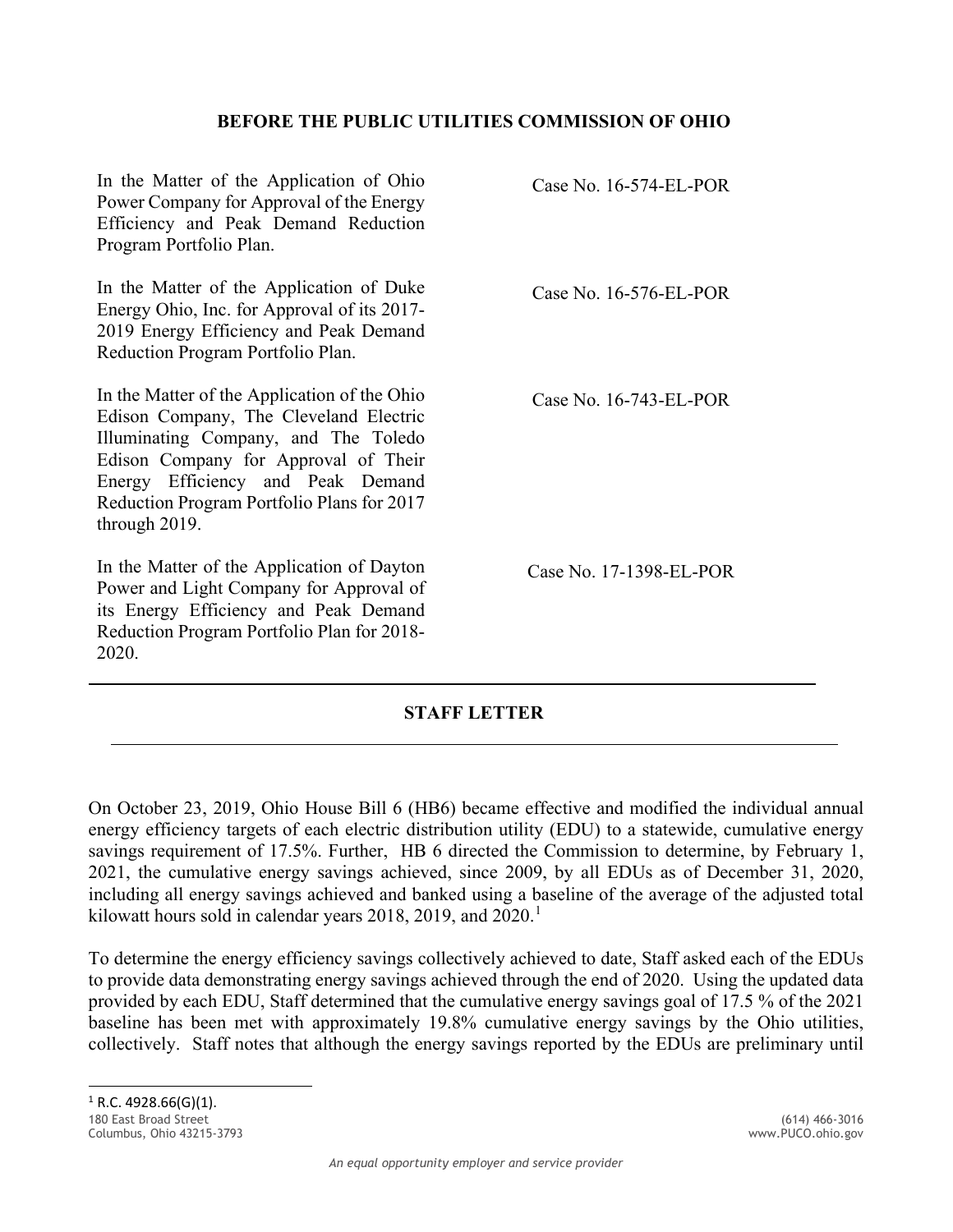finalized numbers are reported in the annual status reports due May 15, 2021, we do not anticipate final energy saving to deviate greatly from current energy savings estimations in a way that would prevent the energy mandate from being met.